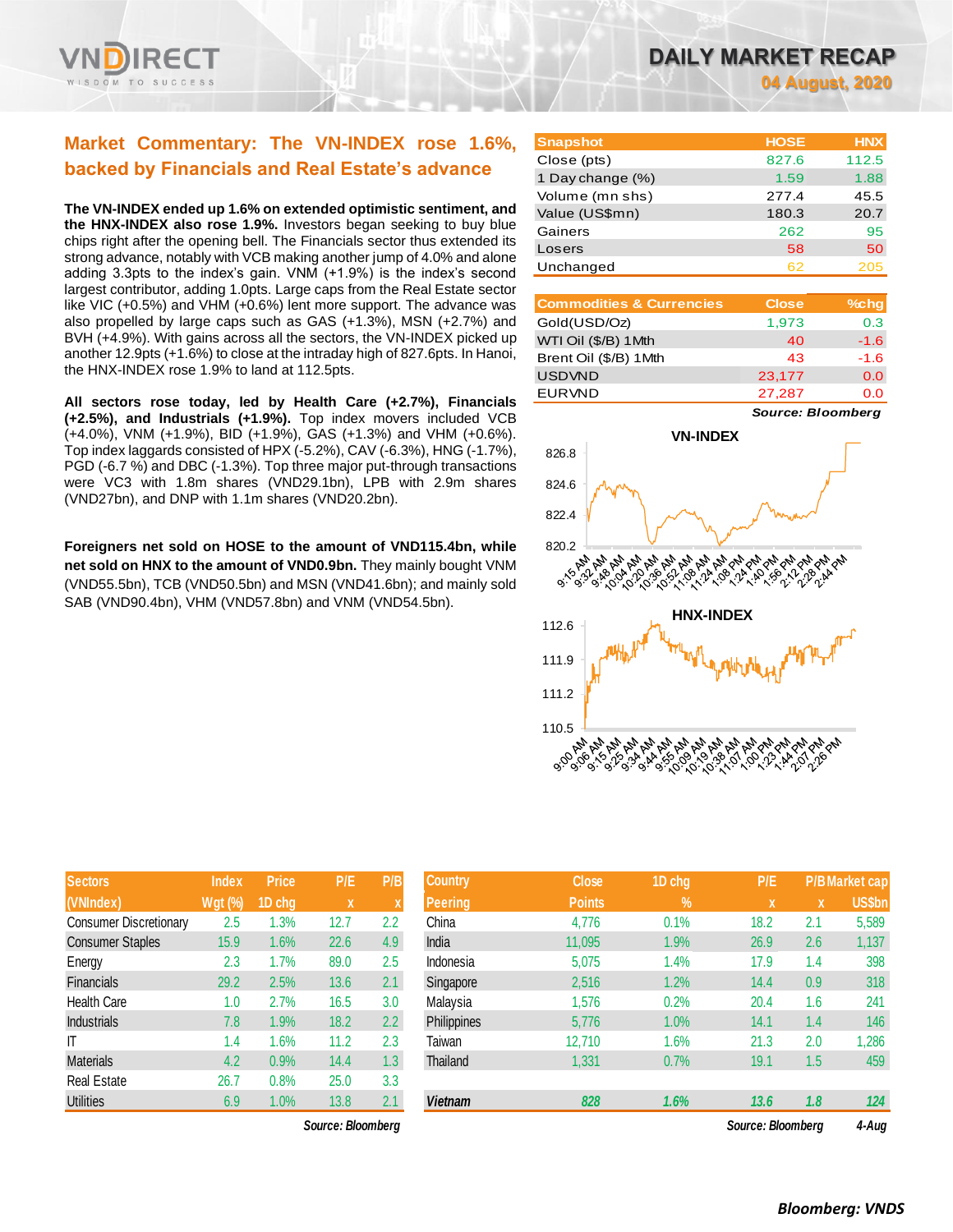

# **Market News**

#### **Oil holds near US\$41 with OPEC supply offsetting economic gains**

Oil held near US\$41/barrel in New York after the biggest gain in two weeks as investors weighed additional OPEC supply hitting the market against signs of an economic recovery across major economies. OPEC's crude output rose last month led by Saudi Arabia ahead of the group and its allies relaxing its historic cuts this month, according to data compiled by Bloomberg. Oil futures added 1.8% on Monday for a second daily increase, tracking stronger equities after U.S. manufacturing rapidly expanded in July, while euro area factories returned to growth.The futures curve, however, is showing some weakness, with the three-month time spread for benchmark U.S. crude near the widest contango since May, indicating there are some concerns about oversupply. Oil has been stuck near US\$40/barrel since early June as rising virus cases raised doubts about a sustained recovery in consumption.*(Bloomberg)*

#### **Vietnam's textile, electronics hardest hit in pandemic**

Textile and electronics have been the two export-oriented sectors mostly impacted by the COVID-19 pandemic, an official has said. Nguyen Thi Xuan Thuy, deputy director of the Industrial Development Centre under the Ministry of Industry and Trade, made the statement during the webinar themed 'Global Value Chains in the Time of COVID-19: The Experience of Ethiopia and Vietnam', hosted last week by the World Bank Chief Economist Offices of the Africa and East Asia & Pacific Regions and the Finance, Competitiveness and Innovation Global Practice.

"Most Vietnamese textile and apparel companies are currently involved in the outsourcing practice, closely linked to consumer markets," Thuy said. "However, the sector is facing major difficulties and challenges related to branding. Textile businesses depend heavily on global value chains. Amid the COVID-19 crisis, most companies have had to lay off a large number of employees to cope with the pandemic. Only some large-scale companies can maintain their workforce." Meanwhile, most businesses in the electronics industry are multinational enterprises (MNEs) and are more resilient to the effects of COVID-19, Thuy said. "For the textile sector, the value of apparel exports decreased by USD\$2.3bn in the first half of 2020. Meanwhile, the electronics sector achieved higher export value. In the global industrial manufacturing market, the growth of the textile industry decreased by 7% compared to the same period last year, while the electronics sector increased by nearly 3%."

Vietnam's government was supporting the two sectors with trade facilitation measures as both are export-oriented sectors. It had allowed the opening of the border for goods trading and was willing to issue electronic certificates of origin for goods to make it easier for companies to export and import, she said.

The COVID-19 pandemic posed unprecedented challenges to global value chains, hampering the supply of raw materials and intermediate inputs and the sale of final goods, said Victoria Kwakwa, WB East Asia and Pacific Regional Vice President. Containment measures resulted in shutting down production. Transport problems and customs delays have all interrupted value chains, she said. This was affecting firms and employment in East Asia. Without interventions, these could lead to the permanent losses of important supply chain relationships that are difficult to rebuild, she said. *(Vietnamnet.vn)*

### **Notable Corporate Events**

**Hanoi Beer Alcohol and Beverage Joint Stock Corporation (BHN HOSE VN) – 1H20 business results:** BHN's 1H20 net revenue/net profit fell 27.6%/54.8% yoy to VND2,892bn and VND152bn, respectively, a company report showed. The lower net profit came after the government banned alcohol use while driving and also due to the COVID-19 impacts (Dstock-uat.vndirect.com.vn)

*<to be continued>*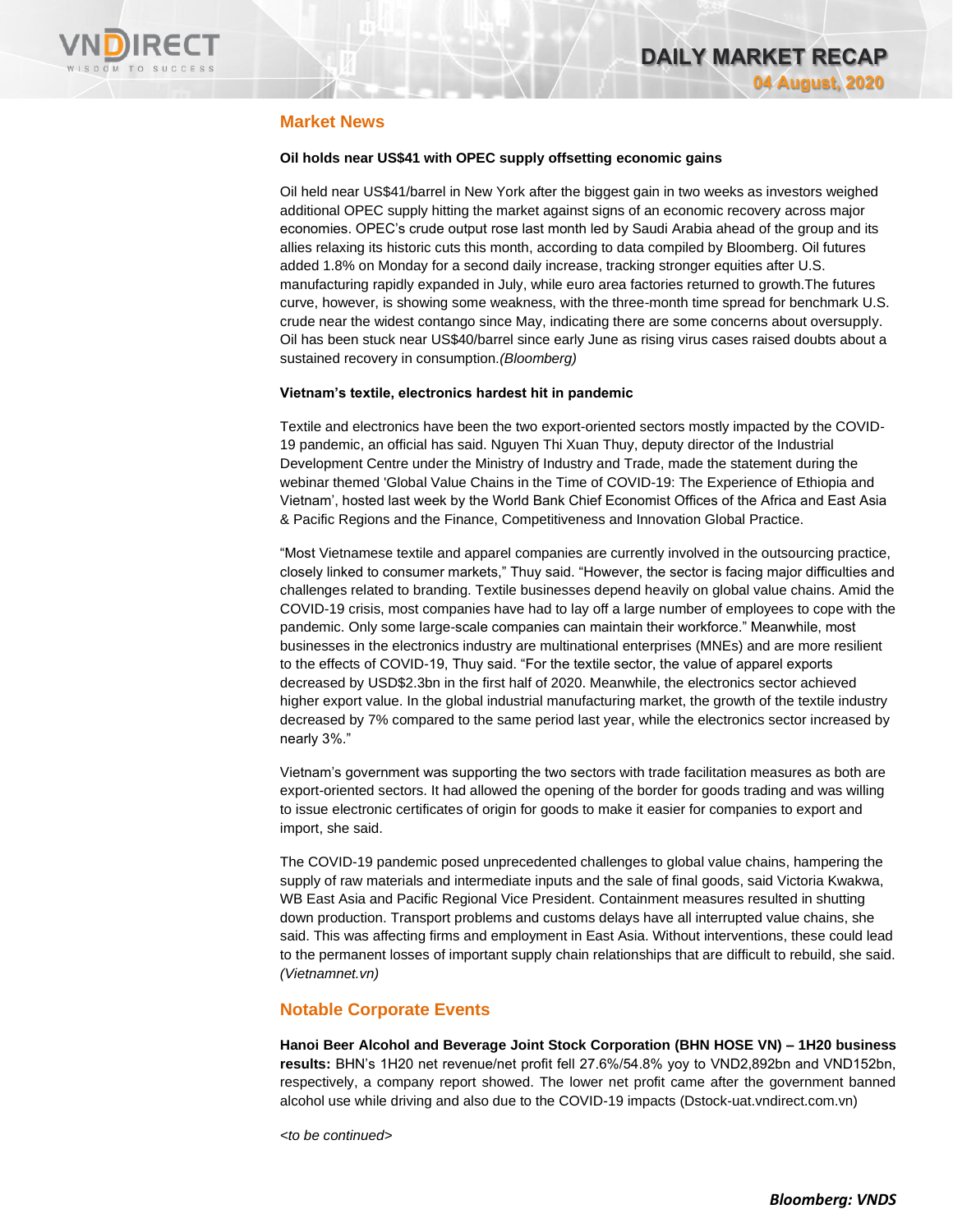### VND **RECT** WISDOM TO SUCCESS



# **COVERAGE SUMMARY**

|               |                    | <b>Adjusted target</b> |                       |               |                      |                      |
|---------------|--------------------|------------------------|-----------------------|---------------|----------------------|----------------------|
| <b>Ticker</b> | <b>Close price</b> |                        | <b>Dividend yield</b> | <b>Upside</b> | <b>Recomendation</b> | <b>Latest report</b> |
|               |                    | price                  |                       |               |                      |                      |
| PC1           | 17,800             | 17,200                 | 0.0%                  | $-3.4%$       | <b>HOLD</b>          |                      |
|               |                    |                        |                       |               |                      | Link                 |
| <b>LPB</b>    | 8,600              | 10,000                 | 0.0%                  | 16.3%         | ADD                  | $Link$               |
|               |                    |                        |                       |               |                      |                      |
| NLG           | 25,300             | 39,600                 | 2.9%                  | 59.4%         | <b>ADD</b>           | Link                 |
|               |                    |                        |                       |               |                      |                      |
| <b>ACV</b>    | 53,100             | 82,900                 | 1.5%                  | 57.6%         | <b>ADD</b>           | Link                 |
| <b>DPM</b>    | 14,300             | 15,800                 | 9.4%                  | 19.9%         | ADD                  | Link                 |
|               |                    |                        |                       |               |                      |                      |
| QNS           | 31,400             | 44,300                 | 2.3%                  | 43.3%         | ADD                  | $Link$               |
|               |                    |                        |                       |               |                      |                      |
| <b>LTG</b>    | 18,200             | 27,300                 | 10.5%                 | 60.5%         | ADD                  | Link                 |
| <b>VCB</b>    | 81,900             | 86,200                 | 1.3%                  | 6.5%          | <b>HOLD</b>          | $Link$               |
|               |                    |                        |                       |               |                      |                      |
| MBB           | 16,400             | 26,200                 | 6.0%                  | 65.8%         | <b>ADD</b>           | Link                 |
|               |                    |                        |                       |               |                      |                      |
| <b>VPB</b>    | 21,100             | 25,000                 | 0.0%                  | 18.5%         | ADD                  | Link                 |
| <b>TCM</b>    | 21,500             | 28,200                 | 2.6%                  | 33.8%         | <b>ADD</b>           | Link                 |
|               |                    |                        |                       |               |                      |                      |
| <b>HPG</b>    | 23,000             | 26,900                 | 2.2%                  | 19.2%         | <b>ADD</b>           | <b>Link</b>          |
|               |                    |                        |                       |               |                      |                      |
| <b>PVT</b>    | 9,900              | 14,400                 | 13.2%                 | 58.7%         | ADD                  | Link                 |
| <b>STK</b>    | 14,500             | 22,400                 | 10.5%                 | 65.0%         | ADD                  | $Link$               |
|               |                    |                        |                       |               |                      |                      |
| <b>PNJ</b>    | 53,500             | 78,800                 | 3.4%                  | 50.7%         | ADD                  | Link                 |
|               |                    |                        |                       |               |                      |                      |
| <b>KDH</b>    | 24,350             | 28,300                 | 2.4%                  | 18.6%         | <b>ADD</b>           | $Link$               |
|               |                    |                        |                       |               |                      |                      |
| <b>DCM</b>    | 8,160              | 8,900                  | 12.1%                 | 21.2%         | ADD                  | Link                 |
| <b>VTP</b>    | 128,000            | 111,000                | 1.9%                  | $-11.4%$      | REDUCE               | Link                 |
|               |                    |                        |                       |               |                      |                      |
| ACB           | 23,700             | 28,500                 | 2.9%                  | 23.2%         | <b>ADD</b>           | <b>Link</b>          |
|               |                    |                        |                       |               |                      |                      |
| GAS           | 68,100             | 70,000                 | 6.2%                  | 9.0%          | <b>HOLD</b>          | <b>Link</b>          |
| <b>PVS</b>    | 11,400             | 16,500                 | 8.6%                  | 53.3%         | ADD                  | Link                 |
|               |                    |                        |                       |               |                      |                      |
| <b>PVD</b>    | 9,460              | 11,700                 | 0.0%                  | 23.7%         | ADD                  | Link                 |
|               |                    |                        |                       |               |                      |                      |
| <b>MSH</b>    | 29,300             | 51,600                 | 14.4%                 | 90.6%         | ADD                  | Link                 |
| <b>MWG</b>    | 77,000             | 139,900                | 3.7%                  | 85.4%         | ADD                  | <b>Link</b>          |
|               |                    |                        |                       |               |                      |                      |
| <b>POW</b>    | 9,340              | 16,700                 | 0.0%                  | 78.8%         | ADD                  | Link                 |
|               |                    |                        |                       |               |                      |                      |
| <b>TCB</b>    | 18,850             | 27,400                 | 0.0%                  | 45.4%         | ADD                  | <b>Link</b>          |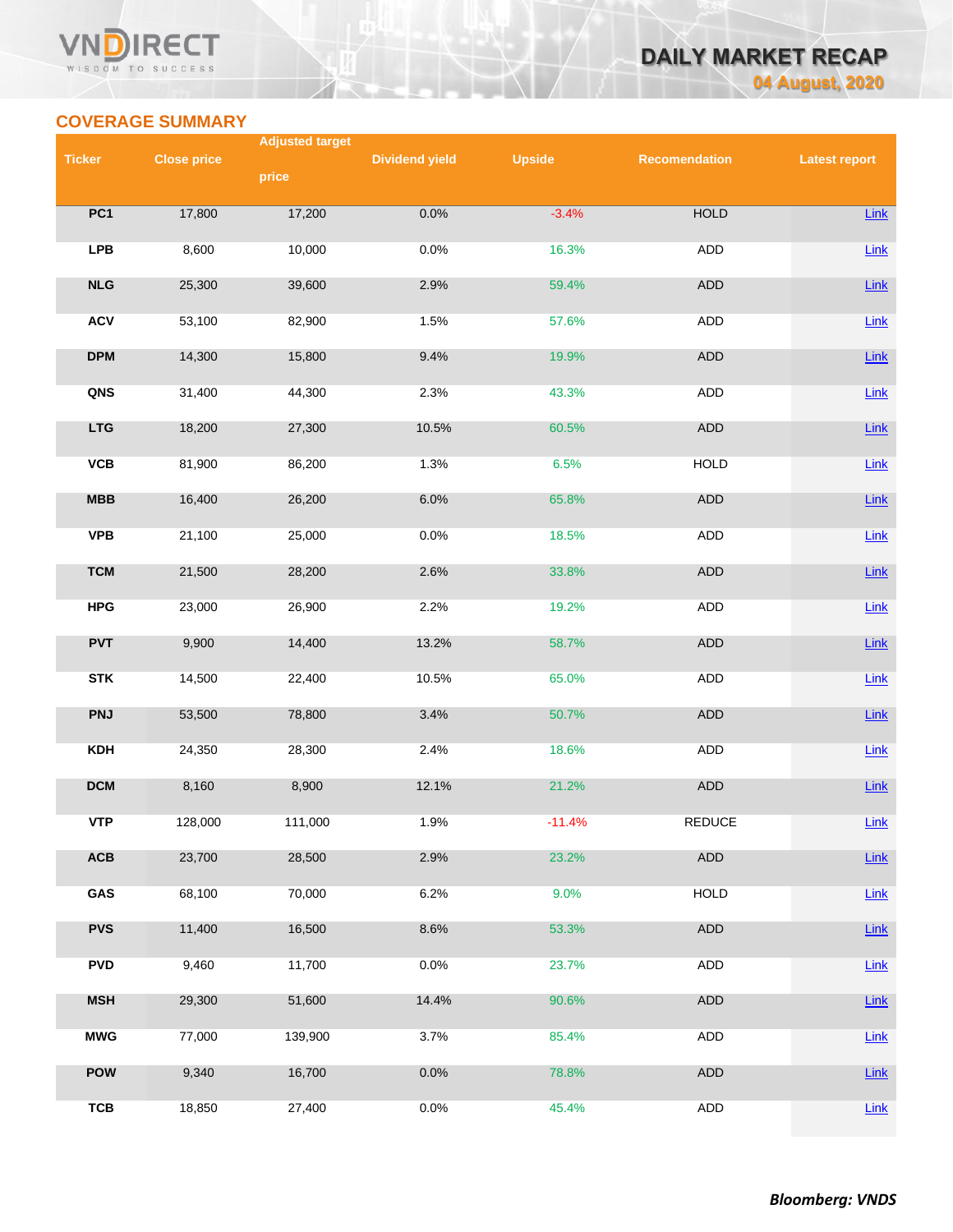

# **DAILY MARKET RECAP**

**04 August, 2020**

|               |                    | <b>Adjusted target</b> |                       |               |                      |                      |
|---------------|--------------------|------------------------|-----------------------|---------------|----------------------|----------------------|
| <b>Ticker</b> | <b>Close price</b> |                        | <b>Dividend yield</b> | <b>Upside</b> | <b>Recomendation</b> | <b>Latest report</b> |
|               |                    | price                  |                       |               |                      |                      |
|               |                    |                        |                       |               |                      |                      |
| <b>PPC</b>    | 23,100             | 27,400                 | 9.7%                  | 28.3%         | ADD                  | <b>Link</b>          |
| VIB           | 19,000             | 23,800                 | 0.0%                  | 25.3%         | ADD                  | Link                 |
| <b>KBC</b>    | 13,050             | 17,500                 | 0.0%                  | 34.1%         | <b>ADD</b>           | Link                 |
| <b>VNM</b>    | 111,300            | 131,000                | 5.6%                  | 23.3%         | ADD                  | Link                 |
| <b>VHM</b>    | 79,000             | 104,300                | 1.5%                  | 33.5%         | ADD                  | <b>Link</b>          |
| <b>VJC</b>    | 97,000             | 142,200                | 3.2%                  | 49.8%         | ADD                  | $Link$               |
| <b>VHC</b>    | 35,550             | 39,700                 | 3.5%                  | 15.1%         | ADD                  | <b>Link</b>          |
| <b>VRE</b>    | 26,300             | 38,000                 | 0.0%                  | 44.5%         | ADD                  | $Link$               |
| <b>GMD</b>    | 19,150             | 29,500                 | 0.0%                  | 54.0%         | ADD                  | Link                 |
| <b>DBC</b>    | 47,100             | 52,300                 | 3.2%                  | 14.2%         | <b>HOLD</b>          | Link                 |
| <b>FPT</b>    | 46,550             | 64,348                 | 5.0%                  | 43.2%         | ADD                  | <b>Link</b>          |
| <b>MML</b>    | 43,600             | 73,700                 | 0.0%                  | 69.0%         | ADD                  | Link                 |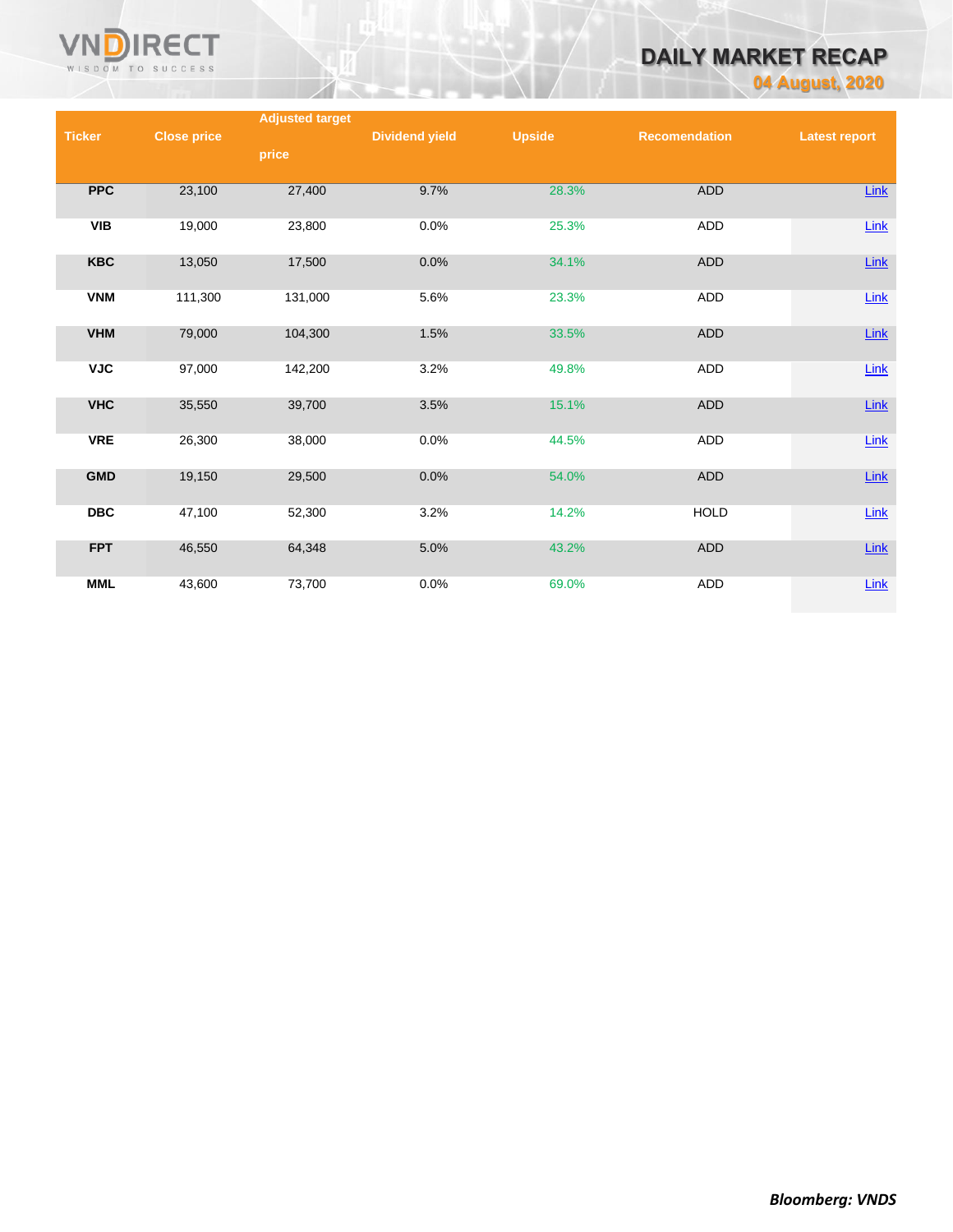# **MARKET MOVEMENTS**

WISDOM TO SUCCESS

**RECT** 

n

|                    | <b>HOSE</b>  |       |      |         |              |  |  |  |  |  |  |
|--------------------|--------------|-------|------|---------|--------------|--|--|--|--|--|--|
| <b>Top gainers</b> |              |       |      |         | <b>VND</b>   |  |  |  |  |  |  |
| <b>Ticker</b>      | Last         | Chg   | %chq | Vol.    | <b>Index</b> |  |  |  |  |  |  |
|                    | <b>Price</b> |       |      |         | impact       |  |  |  |  |  |  |
| <b>MHC</b>         | 6,740        | 440   | 6.98 | 1.79MLN | 0.005        |  |  |  |  |  |  |
| <b>VRC</b>         | 5,670        | 370   | 6.98 | 106,990 | 0.005        |  |  |  |  |  |  |
| TNI                | 3,220        | 210   | 6.98 | 2.58MLN | 0.003        |  |  |  |  |  |  |
| <b>PDN</b>         | 72,100       | 4,700 | 6.97 | 13.460  | 0.025        |  |  |  |  |  |  |
| <b>TCM</b>         | 21,500       | 1,400 | 6.97 | 3.04MLN | 0.023        |  |  |  |  |  |  |

| <b>Top losers</b> |              |          |         |         | <b>VND</b>   |
|-------------------|--------------|----------|---------|---------|--------------|
| <b>Ticker</b>     | Last         | Cha      | $%$ chq | Vol.    | <b>Index</b> |
|                   | <b>Price</b> |          |         |         | impact       |
| <b>DAH</b>        | 5,070        | $-380$   | $-6.97$ | 4.73MLN | $-0.004$     |
| <b>ABT</b>        | 32,100       | $-2,400$ | $-6.96$ | 540     | $-0.010$     |
| VSI               | 20,850       | $-1,550$ | $-6.92$ | 6,590   | $-0.006$     |
| LM <sub>8</sub>   | 10,150       | $-750$   | $-6.88$ | 5,410   | $-0.002$     |
| PGD               | 27,900       | 500      | $-6.69$ | 3,460   | $-0.051$     |

| <b>Top index movers</b> |              |       |      |         | <b>VND</b>   |
|-------------------------|--------------|-------|------|---------|--------------|
| <b>Ticker</b>           | Last         | Cha   | %chq | Vol.    | <b>Index</b> |
|                         | <b>Price</b> |       |      |         | impact       |
| <b>VCB</b>              | 81,900       | 3,100 | 3.93 | 616,840 | 3.279        |
| <b>VNM</b>              | 111,300      | 2,100 | 1.92 | 765,170 | 1.043        |
| <b>BID</b>              | 37,900       | 700   | 1.88 | 494.030 | 0.803        |
| <b>GAS</b>              | 68,100       | 900   | 1.34 | 387,300 | 0.491        |
| <b>VHM</b>              | 79,000       | 500   | 0.64 | 1.38MLN | 0.478        |

| <b>Top index laggers</b> |              |          |         |         | <b>VND</b>   |
|--------------------------|--------------|----------|---------|---------|--------------|
| <b>Ticker</b>            | Last         | Cha      | $%$ chq | Vol.    | <b>Index</b> |
|                          | <b>Price</b> |          |         |         | impact       |
| <b>HPX</b>               | 25,600       | $-1,400$ | $-5.19$ | 457,280 | $-0.092$     |
| CAV                      | 65,000       | $-4,400$ | $-6.34$ | 50      | $-0.072$     |
| <b>HNG</b>               | 11,800       | $-200$   | $-1.67$ | 945.220 | $-0.063$     |
| <b>PGD</b>               | 27,900       | 500      | $-6.69$ | 3,460   | $-0.051$     |
| <b>DBC</b>               | 47,100       | $-600$   | -1.26   | 2.37MLN | $-0.018$     |

|                    |              | <b>HOSE</b> |         |         |              | <b>HNX</b>         |              |       |         |         |              |
|--------------------|--------------|-------------|---------|---------|--------------|--------------------|--------------|-------|---------|---------|--------------|
| <b>Top gainers</b> |              |             |         |         | <b>VND</b>   | <b>Top gainers</b> |              |       |         |         | <b>VND</b>   |
| Ticker             | Last         | Chg         | $%$ chg | Vol.    | <b>Index</b> | Ticker             | Last         | Chg   | $%$ chg | Vol.    | <b>Index</b> |
|                    | <b>Price</b> |             |         |         | impact       |                    | <b>Price</b> |       |         |         | impact       |
| MHC                | 6,740        | 440         | 6.98    | 1.79MLN | 0.005        | <b>NHP</b>         | 600          | 100   | 20.00   | 1.14MLN | 0.002        |
| <b>VRC</b>         | 5,670        | 370         | 6.98    | 106.990 | 0.005        | VIG                | 800          | 100   | 14.29   | 297.900 | 0.003        |
| TNI                | 3,220        | 210         | 6.98    | 2.58MLN | 0.003        | <b>SPI</b>         | 1,000        | 100   | 11.11   | 173.100 | 0.002        |
| PDN                | 72,100       | 4,700       | 6.97    | 13,460  | 0.025        | <b>DZM</b>         | 3,300        | 300   | 10.00   | 39,000  | 0.001        |
| тсм                | 21,500       | 1,400       | 6.97    | 3.04MLN | 0.023        | PIA                | 26,600       | 2,400 | 9.92    | 200     | 0.004        |
|                    |              |             |         |         |              |                    |              |       |         |         |              |

| <b>VND</b><br><b>Top losers</b> |              |          |         |         |              | <b>Top losers</b> |              |      |         |       | <b>VND</b>   |
|---------------------------------|--------------|----------|---------|---------|--------------|-------------------|--------------|------|---------|-------|--------------|
| Ticker                          | Last         | Chg      | $%$ chg | Vol.    | <b>Index</b> | Ticker            | Last         | Chg  | $%$ chg | Vol.  | <b>Index</b> |
|                                 | <b>Price</b> |          |         |         | impact       |                   | <b>Price</b> |      |         |       | impact       |
| DAH                             | 5.070        | $-380$   | $-6.97$ | 4.73MLN | $-0.004$     | <b>PPP</b>        | 12.700       | .200 | $-9.29$ | 4.500 | $-0.003$     |
| ABT                             | 32,100       | $-2,400$ | $-6.96$ | 540     | $-0.010$     | <b>BST</b>        | 12,200       | 800  | $-8.96$ | 100   | $-0.001$     |
| VSI                             | 20.850       | $-1,550$ | $-6.92$ | 6,590   | $-0.006$     | CKV               | 10.300       | 800  | $-8.85$ | 500   | $-0.001$     |
| LM <sub>8</sub>                 | 10.150       | $-750$   | $-6.88$ | 5.410   | $-0.002$     | SD <sub>2</sub>   | 5,300        | 200  | $-8.62$ | 1.600 | $-0.004$     |
| PGD                             | 27,900       | 500      | $-6.69$ | 3,460   | $-0.051$     | BST               | 12,200       | 800  | $-8.96$ | 100   | $-0.001$     |

|            | <b>VND</b><br><b>Top index movers</b> |       |         |         |                        |            | <b>Top index movers</b> |      |         |         |                        |  |
|------------|---------------------------------------|-------|---------|---------|------------------------|------------|-------------------------|------|---------|---------|------------------------|--|
| Ticker     | Last<br><b>Price</b>                  | Chg   | $%$ chq | Vol.    | <b>Index</b><br>impact | Ticker     | Last<br><b>Price</b>    | Chg  | $%$ chg | Vol.    | <b>Index</b><br>impact |  |
| VCB        | 81.900                                | 3.100 | 3.93    | 616.840 | 3.279                  | <b>ACB</b> | 23.700                  | 500  | 2.16    | 2.91MLN | 0.814                  |  |
| <b>VNM</b> | 111.300                               | 2.100 | 1.92    | 765.170 | 1.043                  | <b>SHB</b> | 12,600                  | 500  | 4.13    | 4.08MLN | 0.724                  |  |
| BID        | 37,900                                | 700   | 88. ا   | 494.030 | 0.803                  | S99        | 18.400                  | .600 | 9.52    | 851.600 | 0.073                  |  |
| <b>GAS</b> | 68.100                                | 900   | 1.34    | 387.300 | 0.491                  | <b>OCH</b> | 8,400                   | 700  | 9.09    | 200     | 0.065                  |  |
| VHM        | 79.000                                | 500   | 0.64    | 1.38MLN | 0.478                  | <b>SHS</b> | 10,400                  | 300  | 2.97    | 2.25MLN | 0.061                  |  |

| <b>Top index laggers</b> |                      |          |         |         | <b>VND</b>             | Top index laggers |                      |          |         |         |                        |
|--------------------------|----------------------|----------|---------|---------|------------------------|-------------------|----------------------|----------|---------|---------|------------------------|
| Ticker                   | Last<br><b>Price</b> | Chg      | $%$ chg | Vol.    | <b>Index</b><br>impact | Ticker            | Last<br><b>Price</b> | Chg      | $%$ chg | Vol.    | <b>Index</b><br>impact |
| HPX                      | 25.600               | $-1.400$ | $-5.19$ | 457.280 | $-0.092$               | VIF               | 16.000               | $-1.100$ | $-6.43$ | 6.400   | $-0.040$               |
| CAV                      | 65,000               | $-4.400$ | $-6.34$ | 50      | $-0.072$               | <b>DHT</b>        | 55,400               | $-2,600$ | $-4.48$ | 116.100 | $-0.040$               |
| HNG                      | 11.800               | $-200$   | $-1.67$ | 945.220 | $-0.063$               | <b>PMC</b>        | 59,500               | $-5.300$ | $-8.18$ | 500     | $-0.028$               |
| PGD                      | 27,900               | 500      | $-6.69$ | 3.460   | $-0.051$               | <b>DNM</b>        | 65,800               | $-7,300$ | $-9.99$ | 229,000 | $-0.021$               |
| DBC                      | 47,100               | $-600$   | $-1.26$ | 2.37MLN | $-0.018$               | <b>PGS</b>        | 12,800               | $-400$   | $-3.03$ | 29,600  | $-0.013$               |

| <b>Top liquidity</b> |              |        |         |         | <b>VND</b>   | <b>Top liquidity</b> |              |     |         |                   | <b>VND</b> |
|----------------------|--------------|--------|---------|---------|--------------|----------------------|--------------|-----|---------|-------------------|------------|
| Ticker               | Last         | Chg    | $%$ chg | Val.    | <b>Index</b> | Ticker               | Last         | Chg | $%$ chg | Val.              | Index      |
|                      | <b>Price</b> |        |         | (VNDbn) | impact       |                      | <b>Price</b> |     |         | (VNDbn)           | impact     |
| HPG                  | 23,000       | 100    | 0.44    | 255     | 0.079        | <b>ACB</b>           | 23.700       | 500 | 2.16    | 69                | 0.814      |
| <b>NVL</b>           | 64,700       | 400    | 0.62    | 117     | 0.111        | <b>SHB</b>           | 12,600       | 500 | 4.13    | 50                | 0.724      |
| <b>DBC</b>           | 47,100       | $-600$ | $-1.26$ | 113     | $-0.018$     | <b>PVS</b>           | 11.400       | 100 | 0.88    | 28                | 0.025      |
| <b>VHM</b>           | 79,000       | 500    | 0.64    | 109     | 0.478        | <b>SHS</b>           | 10,400       | 300 | 2.97    | 23                | 0.061      |
| HSG                  | 10,350       | 200    | 1.97    | 100     | 0.025        | <b>NVB</b>           | 8,600        | 0   | 0.00    | 18                | 0.000      |
|                      |              |        |         |         |              |                      |              |     |         | Source: Bloomberg |            |

*Source: Bloomberg*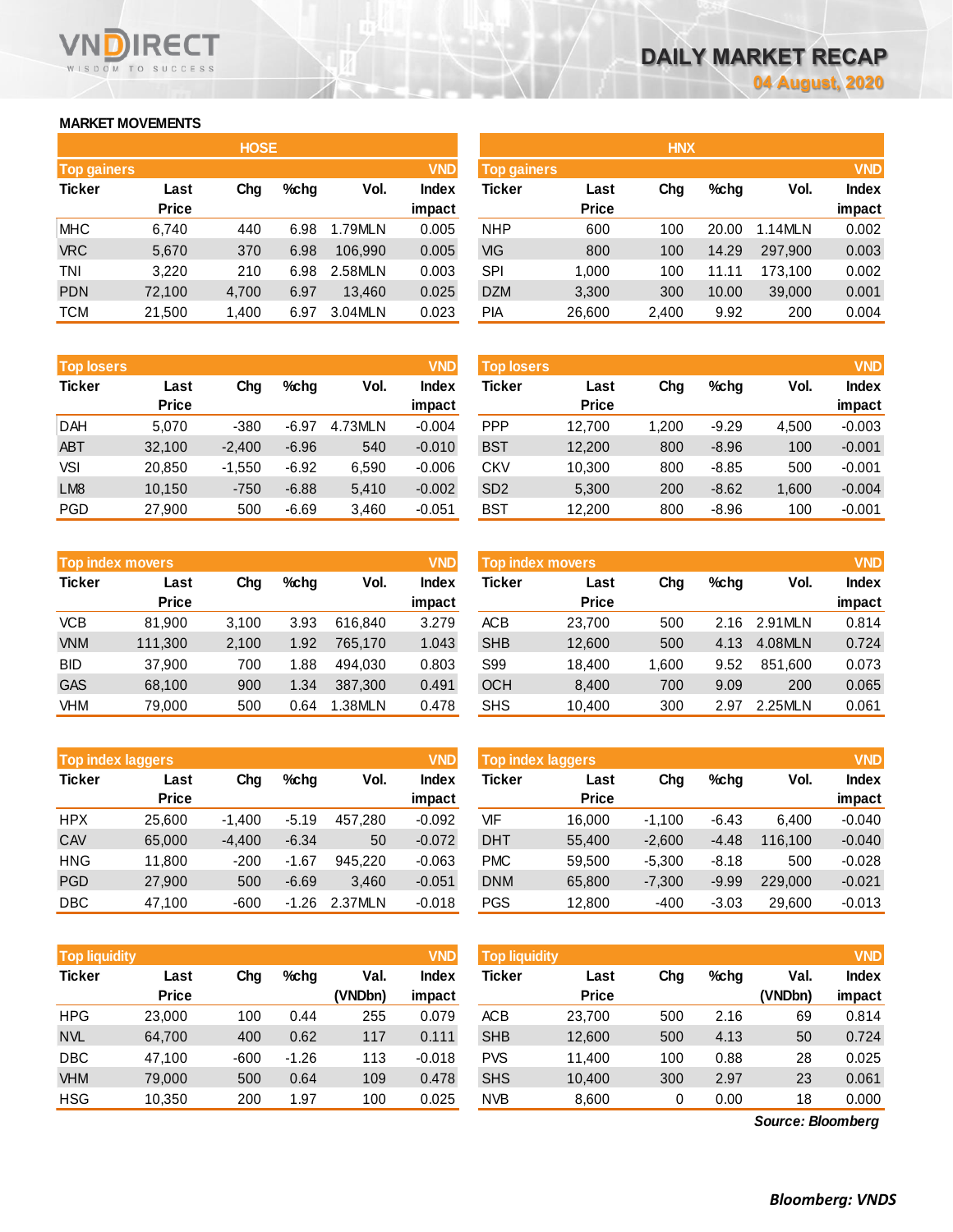### **FOREIGN ACTIVITIES**

WISDOM TO SUCCESS

**RECT** 

| <b>Volume (Mn'shs)</b> | <b>HOSE</b> | <b>HNX</b> | <b>Value (VND'bn)</b> | <b>HOSE</b> | <b>HNX</b> |
|------------------------|-------------|------------|-----------------------|-------------|------------|
| <b>BUY</b>             | 13.9        | 0.5        | <b>BUY</b>            | 410.5       | 6.5        |
| % of market            | $5.2\%$     | $1.1\%$    | % of market           | 10.0%       | 1.4%       |
| SELL                   | 18.3        | 0.9        | <b>SELL</b>           | 526.0       | 7.4        |
| % of market            | 6.8%        | 1.9%       | % of market           | 12.8%       | 1.5%       |
| <b>NET BUY (SELL)</b>  | (4.4)       | (0.4)      | <b>NET BUY (SELL)</b> | (115.4)     | (0.9)      |

*Source: HSX, HNX*





|  |  |  | <b>YTD ACCUMULATION</b> |
|--|--|--|-------------------------|
|--|--|--|-------------------------|

| Volume (MIn'shs)      | <b>HOSE</b> | <b>HNX</b> | Value (VND'bn)        | <b>HOSE</b> | <b>HNX</b>                           |
|-----------------------|-------------|------------|-----------------------|-------------|--------------------------------------|
| <b>BUY</b>            | 2,724.8     | 70.4       | <b>BUY</b>            | 103,419.8   | 798.1                                |
| % of market           | 6.7%        | $0.9\%$    | % of market           | 14.9%       | 0.5%                                 |
| <b>SELL</b>           | 3,490.6     | 288.7      | <b>SELL</b>           | 106,160.1   | 2,845.3                              |
| % of market           | 8.6%        | 3.7%       | % of market           | 15.3%       | 1.7%                                 |
| <b>NET BUY (SELL)</b> | (765.8)     | (218.3)    | <b>NET BUY (SELL)</b> | (2,740.4)   | (2,047.2)<br><b>Source: HSX, HNX</b> |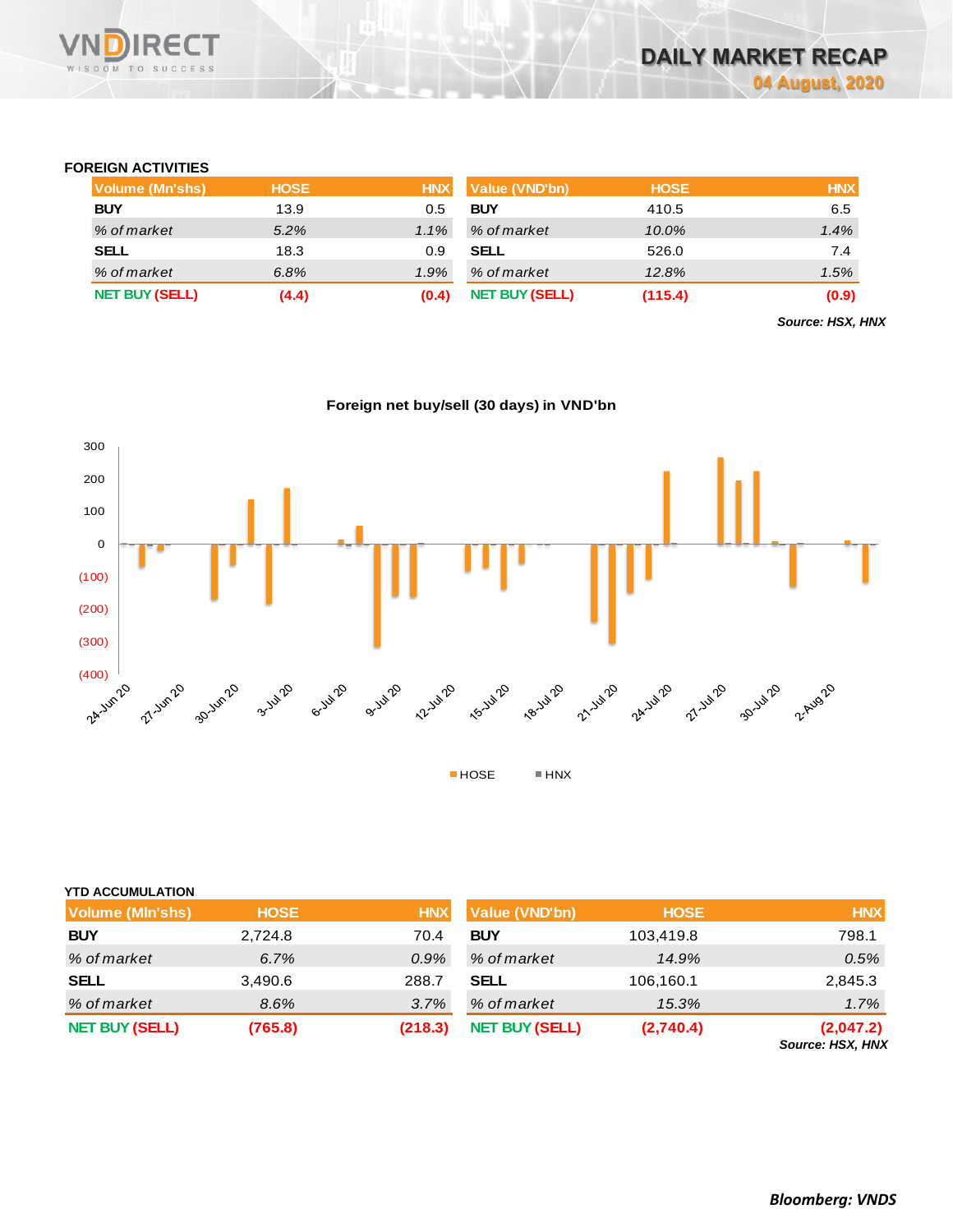# **FOREIGN ACTIVITIES**

WISDOM TO SUCCESS

**RECT** 

VND

|               |                               | <b>HOSE</b> |      |       |                 | <b>HNX</b> |                               |          |         |       |                        |  |
|---------------|-------------------------------|-------------|------|-------|-----------------|------------|-------------------------------|----------|---------|-------|------------------------|--|
|               | Top buy by foreigners (value) |             |      |       | <b>VND'bn</b>   |            | Top buy by foreigners (value) |          |         |       |                        |  |
| <b>Ticker</b> | Last<br><b>Price</b>          | Chg         | %chg | Value | Index<br>impact | Ticker     | Last<br>Price                 | Chg      | %chg    | Value | <b>Index</b><br>impact |  |
| <b>VNM</b>    | 111,300                       | 2,100       | 1.92 | 55.5  | 1.043           | <b>BVS</b> | 9,500                         | 400      | 4.40    | 2.0   | 0.000                  |  |
| <b>TCB</b>    | 18,850                        | 250         | 1.34 | 50.5  | 0.250           | <b>PVS</b> | 11,400                        | 100      | 0.88    | 1.8   | 0.000                  |  |
| <b>MSN</b>    | 54,000                        | 1,400       | 2.66 | 41.6  | 0.467           | <b>PVB</b> | 14,900                        | 400      | 2.76    | 0.4   | 0.000                  |  |
| <b>VRE</b>    | 26,300                        | 650         | 2.53 | 28.9  | 0.432           | <b>DHT</b> | 55,400                        | $-2,600$ | $-4.48$ | 0.4   | 0.000                  |  |
| <b>VHM</b>    | 79,000                        | 500         | 0.64 | 27.5  | 0.478           | <b>DNC</b> | 58,000                        | 0        | 0.00    | 0.4   | 0.000                  |  |

|               | <b>VND'bn</b><br>Top sell by foreigners (value) |       |      |       |                 |            | Top sell by foreigners (value) |          |         |       |                        |  |
|---------------|-------------------------------------------------|-------|------|-------|-----------------|------------|--------------------------------|----------|---------|-------|------------------------|--|
| <b>Ticker</b> | Last<br><b>Price</b>                            | Chg   | %chg | Value | Index<br>impact | Ticker     | Last<br><b>Price</b>           | Chg      | %chg    | Value | <b>Index</b><br>impact |  |
| <b>SAB</b>    | 171,200                                         | 2,200 | 1.30 | 90.4  | 0.402           | <b>PVS</b> | 11,400                         | 100      | 0.88    | 1.9   | 0.000                  |  |
| <b>VHM</b>    | 79,000                                          | 500   | 0.64 | 57.8  | 0.478           | <b>SHB</b> | 12,600                         | 500      | 4.13    | 1.1   | 0.000                  |  |
| <b>VNM</b>    | 111,300                                         | 2,100 | 1.92 | 54.5  | 1.043           | <b>DNM</b> | 65,800                         | $-7,300$ | $-9.99$ | 0.9   | 0.000                  |  |
| <b>TCB</b>    | 18,850                                          | 250   | 1.34 | 50.5  | 0.250           | <b>BVS</b> | 9,500                          | 400      | 4.40    | 0.7   | 0.000                  |  |
| VRE           | 26,300                                          | 650   | 2.53 | 35.5  | 0.432           | AMV        | 15,300                         | 400      | 2.68    | 0.4   | 0.000                  |  |

|               | Top net buy by foreigners (value) |       |      |       |                 | <b>VND'bn</b><br>Top net buy by foreigners (value) |                      |          |       |       | <b>VND'bn</b>          |
|---------------|-----------------------------------|-------|------|-------|-----------------|----------------------------------------------------|----------------------|----------|-------|-------|------------------------|
| <b>Ticker</b> | Last<br><b>Price</b>              | Chg   | %chg | Value | Index<br>impact | Ticker                                             | Last<br><b>Price</b> | Chg      | %chg  | Value | <b>Index</b><br>impact |
| <b>NVL</b>    | 64,700                            | 400   | 0.62 | 13.8  | 0.111           | <b>BVS</b>                                         | 9,500                | 400      | 4.40  | 1.3   | 0.000                  |
| <b>VCB</b>    | 81,900                            | 3,100 | 3.93 | 11.0  | 3.279           | <b>PVB</b>                                         | 14,900               | 400      | 2.76  | 0.4   | 0.000                  |
| <b>MSN</b>    | 54,000                            | 1,400 | 2.66 | 10.7  | 0.467           | DHT                                                | 55,400               | $-2,600$ | -4.48 | 0.4   | 0.000                  |
| <b>PLX</b>    | 44.500                            | 750   | 1.71 | 7.9   | 0.277           | <b>DNC</b>                                         | 58,000               | 0        | 0.00  | 0.4   | 0.000                  |
| <b>STB</b>    | 10.500                            | 150   | 1.45 | 7.9   | 0.081           | TIG                                                | 6,300                | 0        | 0.00  | 0.3   | 0.000                  |

|               | Top net sell by foreigners (value) |       |      |         |                 | Top net sell by foreigners (value) |                      |          | <b>VND'bn</b> |         |                        |
|---------------|------------------------------------|-------|------|---------|-----------------|------------------------------------|----------------------|----------|---------------|---------|------------------------|
| <b>Ticker</b> | Last<br><b>Price</b>               | Chg   | %chg | Value   | Index<br>impact | Ticker                             | Last<br><b>Price</b> | Chg      | %chg          | Value   | <b>Index</b><br>impact |
| <b>SAB</b>    | 171,200                            | 2,200 | 1.30 | $-66.1$ | 0.402           | <b>SHB</b>                         | 12,600               | 500      | 4.13          | $-1.10$ | 0.000                  |
| <b>HDG</b>    | 20,000                             | 350   | 1.78 | $-34.4$ | 0.015           | <b>DNM</b>                         | 65,800               | $-7,300$ | $-9.99$       | $-0.86$ | 0.000                  |
| VHM           | 79,000                             | 500   | 0.64 | $-30.3$ | 0.478           | AMV                                | 15,300               | 400      | 2.68          | $-0.39$ | 0.000                  |
| <b>HPG</b>    | 23,000                             | 100   | 0.44 | $-15.9$ | 0.079           | <b>PGS</b>                         | 12,800               | $-400$   | $-3.03$       | $-0.38$ | 0.000                  |
| VJC           | 97,000                             | 1.000 | 1.04 | $-9.3$  | 0.154           | NET                                | 53,000               | 500. ا   | 2.91          | $-0.30$ | 0.000                  |

*4-Aug-20*

*Source: Bloomberg, HOSE, HNX*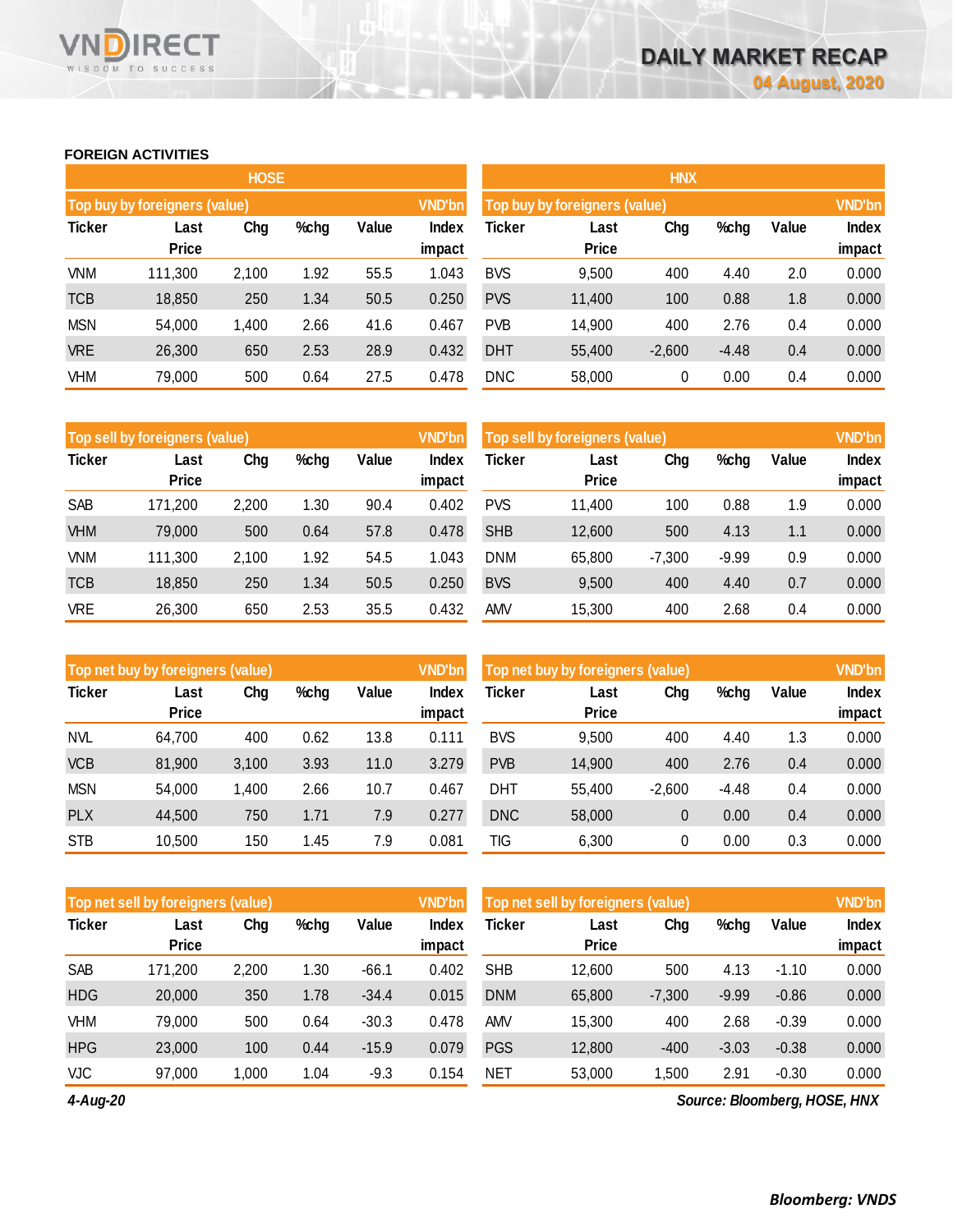### **TOP 60 MARKET CAP STOCKS SNAPSHOT ON HOSE**

ד־

WISDOM TO SUCCESS

| No. Ticker             | <b>Price</b>      |                   | Price change (%) |                       |                | Mkt. Cap Outs. Vol. Float ratio |               |              | <b>Avail. Fll Ave. daily vol.</b> | P/E           | P/B          | <b>ROE</b>         | <b>ROA</b>        |
|------------------------|-------------------|-------------------|------------------|-----------------------|----------------|---------------------------------|---------------|--------------|-----------------------------------|---------------|--------------|--------------------|-------------------|
|                        | <b>VND</b>        | 1M                | 3M               | 6M                    | <b>US\$mln</b> | <b>MIn'shs</b>                  | $\%$          |              | $% (30 \, \text{days-shs})$       | $\pmb{\chi}$  | $\pmb{\chi}$ | $\frac{9}{6}$      | $\%$              |
| 1 VCB VM               | 81,900            | $-1.3$            | 21.5             | $-8.8$                | 13,106         | 3,709                           | 25.2          | 6.3          | 780,818                           | 16.7          | 3.4          | 22.0               | 1.6               |
| 2 VIC VM               | 88,000            | $-2.4$            | $-4.1$           | $-23.3$               | 12,843         | 3,382                           | 23.2          | 22.8         | 334,302                           | 39.0          | 3.7          | 9.3                | 1.9               |
| 3 VHM VM               | 79,000            | 1.5               | 21.7             | $-7.8$                | 11,212         | 3,290                           | 23.4          | 28.8         | 1,668,042                         | 11.6          | 3.8          | 37.0               | 12.3              |
| 4 VNM VM<br>5 BID VM   | 111,300<br>37,900 | $-2.5$<br>$-3.1$  | 14.0<br>7.4      | 6.0<br>$-30.3$        | 8,362<br>6,577 | 1,741<br>4,022                  | 71.2<br>19.0  | 41.3<br>12.3 | 1,033,827<br>886,356              | 20.1<br>17.6  | 6.4<br>2.0   | 33.0<br>12.5       | 23.9<br>0.6       |
| 6 GAS VM               | 68,100            | $-3.1$            | 6.7              | $-17.0$               | 5,624          | 1,914                           | 4.2           | 45.8         | 542,278                           | 13.3          | 2.5          | 20.4               | 15.0              |
| 7 SAB VM               | 171,200           | $-2.2$            | 10.5             | $-15.7$               | 4,737          | 641                             | 10.4          | 36.7         | 159,026                           | 27.1          | 6.0          | 23.7               | 17.0              |
| 8 CTG VM               | 22,050            | $-1.1$            | 10.0             | $-18.0$               | 3,542          | 3,723                           | 35.5          | 0.0          | 3,876,930                         | 7.4           | 1.0          | 14.6               | 0.9               |
| 9 HPG VM               | 23,000            | 0.4               | 31.4             | 12.2                  | 3,288          | 3,313                           | 52.9          | 13.3         | 14,867,470                        | 8.7           | 1.5          | 18.1               | 8.5               |
| 10 TCB VM              | 18,850            | $-4.8$            | 8.3              | $-13.3$               | 2,847          | 3,500                           | 70.0          | 0.0          | 1,447,811                         | 6.1           | 1.0          | 17.6               | 2.9               |
| 11 MSN VM              | 54,000            | $-5.6$            | $-5.8$           | 8.0                   | 2,724          | 1,169                           | 36.4          | 10.3         | 1,164,798                         | 16.6          | 2.7          | 13.9               | 4.4               |
| 12 NVL VM              | 64,700            | 3.7               | 22.5             | 17.6                  | 2,707          | 970                             | 28.9          | 32.1         | 1,000,757                         | 16.4          | 2.7          | 17.8               | 4.4               |
| 13 VREVM               | 26,300            | $-0.8$            | 12.2             | $-10.1$               | 2,579          | 2,272                           | 39.7          | 18.1         | 2,226,721                         | 24.9          | 2.2          | 8.9                | 6.4               |
| 14 PLX VM              | 44,500            | $-3.2$            | 11.0             | $-12.2$               | 2,315          | 1,206                           | 10.0          | 5.4          | 903,960                           | 100.9         | 2.8          | 3.2                | 1.1               |
| 15 VPB VM              | 21,100            | $-0.9$            | 5.2              | $-10.0$               | 2,219          | 2,438                           | 73.4          | 0.0          | 2,899,750                         | 5.1           | 1.1          | 23.5               | 2.7               |
| 16 VJC VM              | 97,000            | $-10.2$           | $-15.1$          | $-24.8$               | 2,192          | 524                             | 46.2          | 12.0         | 296,722                           | 28.0          | 3.4          | 12.4               | 4.2               |
| 17 GVR VM<br>18 MBB VM | 10,450<br>16,400  | $-10.3$<br>$-2.7$ | $-2.3$<br>3.5    | <b>N/A</b><br>$-22.5$ | 1,804<br>1,706 | 4,000<br>2,411                  | 100.0<br>67.1 | 12.5<br>0.0  | 1,227,292<br>3,690,841            | 13.6<br>4.7   | 0.9<br>0.9   | <b>N/A</b><br>20.7 | <b>N/A</b><br>1.9 |
| 19 FPT VM              | 46,550            | 0.6               | 6.0              | 3.3                   | 1,574          | 784                             | 75.5          | 0.0          | 1,436,741                         | 10.9          | 2.4          | 23.6               | 10.1              |
| 20 MWG VM              | 77,000            | $-5.8$            | $-3.0$           | $-28.6$               | 1,504          | 453                             | 89.1          | 0.0          | 729,964                           | 9.2           | 2.4          | 30.3               | 10.5              |
| 21 BVHVM               | 45,300            | $-2.6$            | 2.7              | $-18.7$               | 1,451          | 742                             | 31.9          | 20.8         | 542,731                           | 27.6          | 1.7          | 6.8                | 0.9               |
| 22 HVN VM              | 23,050            | $-11.0$           | $-11.7$          | $-13.7$               | 1,411          | 1,418                           | 3.9           | 20.8         | 462,261                           | <b>N/A</b>    | 2.1          | $-8.3$             | $-1.9$            |
| 23 HDB VM              | 24,650            | $-5.2$            | 14.4             | $-10.5$               | 1,027          | 966                             | 71.3          | 9.5          | 924,655                           | 5.8           | 1.1          | 21.6               | 1.8               |
| 24 POW VM              | 9,340             | $-3.4$            | $-4.9$           | $-1.7$                | 944            | 2,342                           | 87.9          | 37.5         | 3,153,997                         | 10.1          | 0.8          | 8.0                | 3.8               |
| 25 EIB VM              | 16,850            | $-5.6$            | 12.0             | $-4.0$                | 894            | 1,229                           | 94.0          | 0.0          | 159,435                           | 29.7          | 1.3          | 4.4                | 0.5               |
| 26 STB VM              | 10,500            | $-4.5$            | 16.9             | 2.9                   | 817            | 1,804                           | 96.2          | 14.6         | 10,058,140                        | 7.8           | 0.7          | 9.2                | 0.5               |
| 27 TPB VM              | 20,900            | 1.5               | 20.1             | $-0.5$                | 736            | 817                             | 53.4          | 0.0          | 76,435                            | 5.0           | 1.2          | 26.6               | 2.1               |
| 28 HNG VM              | 11,800            | $-23.4$           | $-8.5$           | $-12.6$               | 564            | 1,109                           | 18.8          | 48.7         | 645,294                           | <b>N/A</b>    | 1.4          | $-17.8$            | $-5.9$            |
| 29 KDH VM              | 24,350            | 1.5               | 16.5             | $-1.4$                | 551            | 525                             | 79.8          | 5.0          | 574,906                           | 11.9          | 1.7          | 15.4               | 8.9               |
| 30 DHG VM              | 97,000            | 5.4<br>$-8.7$     | 3.1<br>$-5.3$    | $-4.0$                | 547<br>520     | 131<br>225                      | 5.2           | 45.4         | 9,873                             | 19.2          | 4.0          | 21.2<br>23.6       | 15.9              |
| 31 PNJ VM<br>32 BHN VM | 53,500<br>48,000  | $-8.6$            | $-11.3$          | $-36.3$<br>$-17.4$    | 480            | 232                             | 71.3<br>0.9   | 0.0<br>31.5  | 455,384<br>4,602                  | 11.6<br>31.2  | 2.6<br>2.4   | 7.7                | 14.1<br>4.2       |
| 33 REE VM              | 33,700            | 6.1               | 13.9             | 0.9                   | 451            | 310                             | 57.8          | 0.0          | 392,470                           | 7.1           | 1.0          | 14.8               | 7.9               |
| 34 GEX VM              | 20,100            | 16.2              | 34.0             | 5.8                   | 408            | 470                             | 81.2          | 33.2         | 2,769,785                         | 14.5          | 1.5          | 10.9               | 3.2               |
| 35 PDR VM              | 25,000            | 2.0               | 5.0              | 8.2                   | 399            | 370                             | 37.2          | 48.1         | 647,744                           | 10.4          | 2.2          | 23.3               | 7.1               |
| 36 VGC VM              | 20,100            | $-2.0$            | 21.8             | 16.5                  | 389            | 448                             | 34.5          | 39.1         | 519,176                           | 14.8          | 1.4          | 9.3                | 3.1               |
| 37 APH VM              | 60,900            | <b>N/A</b>        | <b>N/A</b>       | <b>N/A</b>            | 385            | 147                             | 100.0         | 60.2         | <b>N/A</b>                        | <b>N/A</b>    | 4.1          | <b>N/A</b>         | <b>N/A</b>        |
| 38 LGC VM              | 45,100            | 10.0              | 7.4              | 6.7                   | 375            | 193                             | 0.6           | 4.0          | 18,104                            | 30.4          | 2.8          | 9.5                | 2.6               |
| 39 SSIVM               | 14,350            | $-5.3$            | 13.0             | $-2.1$                | 372            | 601                             | 83.6          | 51.0         | 5,530,939                         | 8.4           | 0.9          | 10.7               | 3.8               |
| 40 SBT VM              | 14,000            | $-0.4$            | $-1.1$           | $-21.3$               | 354            | 587                             | 18.4          | 94.3         | 3,386,395                         | 24.9          | 1.1          | 5.1                | 2.1               |
| 41 PPC VM              | 23,100            | $-4.7$            | $-5.1$           | -8.7                  | 320            | 321                             | 24.6          | 32.5         | 122,978                           | 6.8           | 1.2          | 18.5               | 15.7              |
| 42 TCH VM              | 20,000            | $-5.0$            | $-4.8$           | $-51.5$               | 305            | 353                             | 50.0          | 44.7         | 4,080,750                         | 8.8           | 1.5          | 17.0               | 9.0               |
| 43 PHR VM<br>44 VPIVM  | 51,800            | $-1.5$            | 19.6             | 56.0<br>0.2           | 303            | 135                             | 32.8          | 38.0         | 1,216,454                         | 8.8           | 2.4          | 27.5               | 14.6              |
| 45 KDC VM              | 42,000<br>31,700  | 1.7<br>9.7        | 0.0<br>81.1      | 74.2                  | 290<br>281     | 160<br>206                      | 62.6<br>62.6  | 45.8<br>75.8 | 581,985<br>461,000                | 13.1<br>115.7 | 2.7<br>$1.2$ | 21.3<br>1.0        | 5.9<br>0.5        |
| 46 VHC VM              | 35,550            | $-1.8$            | 20.7             | 14.7                  | 279            | 182                             | 50.1          | 67.6         | 511,074                           | 6.5           | 1.2          | 16.6               | 12.6              |
| 47 NLG VM              | 25,300            | $-0.2$            | 12.4             | $-1.9$                | 273            | 250                             | 59.0          | 0.8          | 1,057,660                         | 7.6           | 1.2          | 17.3               | 7.9               |
| 48 KBC VM              | 13,050            | $-4.4$            | 5.7              | $-12.4$               | 265            | 470                             | 69.9          | 28.0         | 2,286,709                         | 10.5          | 0.6          | 6.2                | 3.3               |
| 49 NT2 VM              | 21,000            | $-4.8$            | 4.7              | 10.5                  | 261            | 288                             | 32.3          | 30.7         | 316,158                           | 7.8           | 1.3          | 18.0               | 10.3              |
| 50 HPX VM              | 25,600            | $-11.0$           | $-5.9$           | 11.5                  | 254            | 230                             | 25.7          | 35.0         | 485,992                           | 13.2          | 2.0          | 14.7               | 5.9               |
| 51 GTN VM              | 23,300            | 24.9              | 54.8             | 47.5                  | 250            | 249                             | 16.3          | 99.6         | 2,206,879                         | <b>N/A</b>    | 2.3          | $-1.3$             | $-0.7$            |
| 52 GMD VM              | 19,150            | 1.3               | 6.4              | 1.9                   | 245            | 297                             | 80.3          | 0.0          | 222,411                           | 13.9          | 0.9          | 6.7                | 4.4               |
| 53 CTD VM              | 73,500            | $-8.0$            | 20.5             | 46.7                  | 242            | 76                              | 67.6          | 3.1          | 869,512                           | 8.7           | 0.7          | 7.9                | 4.4               |
| 54 DPM VM              | 14,300            | $-0.3$            | 5.1              | 23.8                  | 241            | 391                             | 32.1          | 38.2         | 2,443,717                         | 9.0           | 0.7          | 8.9                | 6.1               |
| 55 VCF VM              | 210,000           | $-1.9$            | $-0.9$           | 5.5                   | 241            | 27                              | 1.2           | 48.4         | 1,551                             | 8.2           | 3.3          | 40.2               | 29.9              |
| 56 SCS VM              | 109,900           | $-9.9$            | 4.9              | $-6.9$                | 241            | 51                              | 98.5          | 27.3         | 19,487                            | 11.9          | 6.4          | 55.1               | 42.9              |
| 57 HCM VM              | 17,250            | $-9.2$            | 11.3             | $-4.4$                | 227            | 305                             | 39.6          | 48.9         | 2,024,169                         | 10.7          | 1.2          | 11.5               | 7.0               |
| 58 DXG VM<br>59 DBC VM | 9,600<br>47,100   | $-16.5$<br>2.8    | 2.7<br>77.7      | $-10.3$<br>175.6      | 215<br>213     | 519<br>105                      | 83.6<br>59.2  | 10.8<br>45.7 | 3,746,618<br>2,943,572            | 5.7<br>4.9    | 0.7<br>1.3   | 11.3<br>31.8       | 3.8<br>10.5       |
| 60 HT1 VM              | 12,900            | $-4.8$            | 0.0              | $-9.2$                | 212            | 382                             | 97.0          | 42.6         | 226,296                           | 6.7           | 0.9          | 13.5               | 7.4               |
|                        |                   |                   |                  |                       |                |                                 |               |              |                                   |               |              |                    |                   |